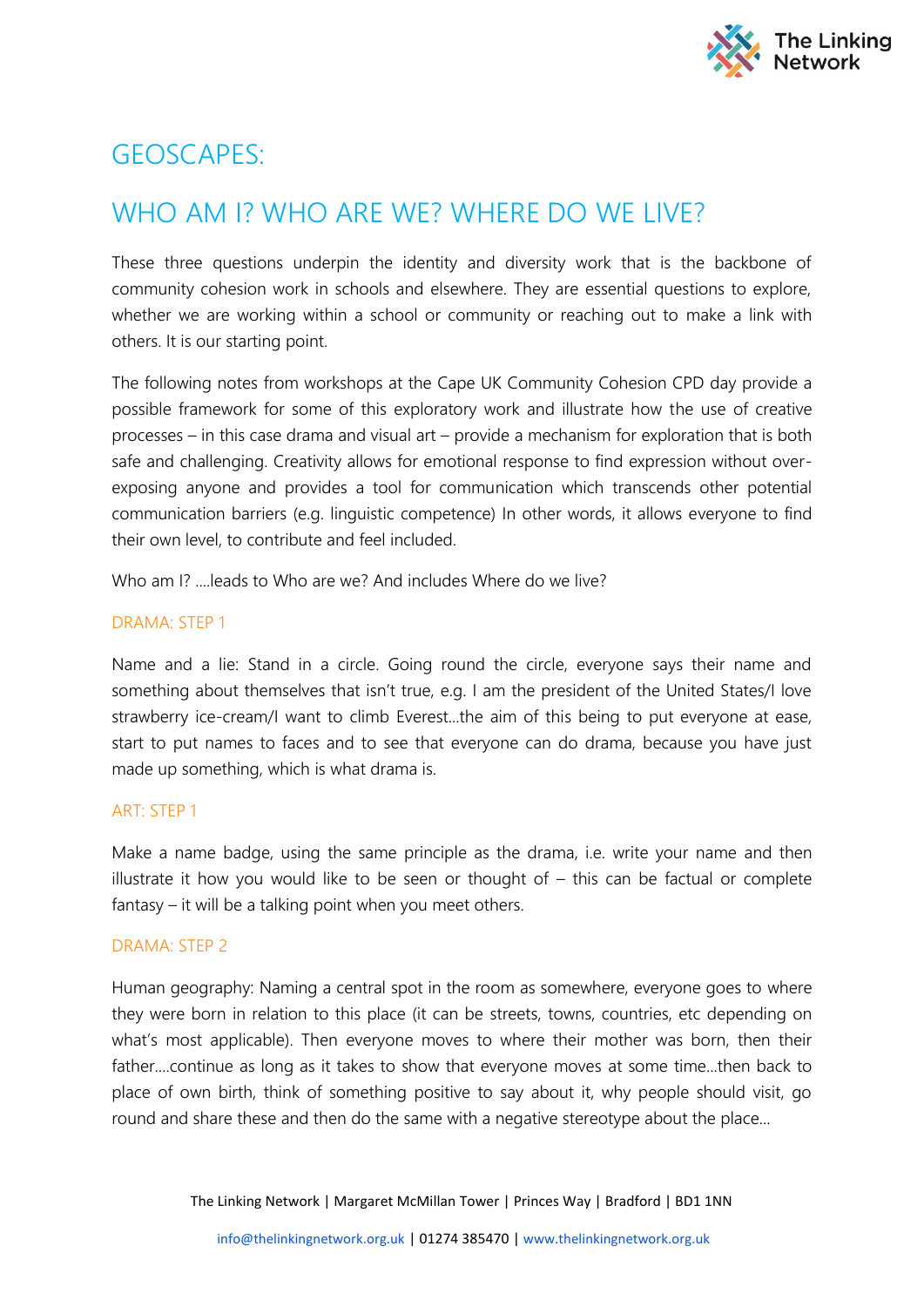

N.B. It is important to know and be sensitive to the possibility that some people will not know this information (e.g. if they are adopted) or that it may have painful connotations (e.g if they are a refugee). It is important to suggest and support the activity with these things in mind and also to be aware if most of the group are in a huddle and one or 2 participants are clearly isolated, if they are the only ones who come from somewhere different to the majority. These are not reasons to avoid the activity, and they are important to include as opportunities to raise awareness of how where we come from forms a crucial part of our identity and how hard it is for people where this is not something they are comfortable with.

## DRAMA: STEP 3

Then, having noted what happens here, shift the focus from geographical communities and loyalties (or not!), to interests and what creates a 'community of interest':

e.g. 'if you like...animals/music/food/travel'...etc. You can move from group to group as you wish and then when it settles, ask 2 groups to meet and try to explain to each other why their group is good and why others should join them. The group listening has to then explain to the larger group what is so good about the other group. They do not have to feel it or believe it but they have to present an accurate and respectful account. This is important in developing empathy; understanding what it is like to stand in someone else's shoes.

## ART: STEPS 2 AND 3

The above drama can also be done in visual art form, where participants (students) can find out where people were born and then make a human geography map of where everyone is from.

Then they can make an interest map/diagram with Venn diagrams for those who want to be included in more than one interest group or community. This would involve a lot of discussion and would open up many possibilities...a class map/school map etc.

The idea here is for the children to find out what they have in common and what they don't. Suggestions would need to be put forward first in a teacher-led class session, then collated and discussed. The idea is to get eventually to the sticky issues where people often don't agree or understand each other and to see it there is enough common ground to find solutions.....

Start with making a visual representation of your own life, likes, dislikes, strengths, weaknesses etc. Include what and who are important to you. Then, working in pairs, make another 'picture' of your joint life, where are the commonalities, how would you represent that? Then work in larger groups to do the same thing until you have a whole class 'map'. Features of each class map can then be pooled to make a school map. If you then proceed to link with another school, this can be a way of introducing yourselves as your school community to another.....

The Linking Network | Margaret McMillan Tower | Princes Way | Bradford | BD1 1NN